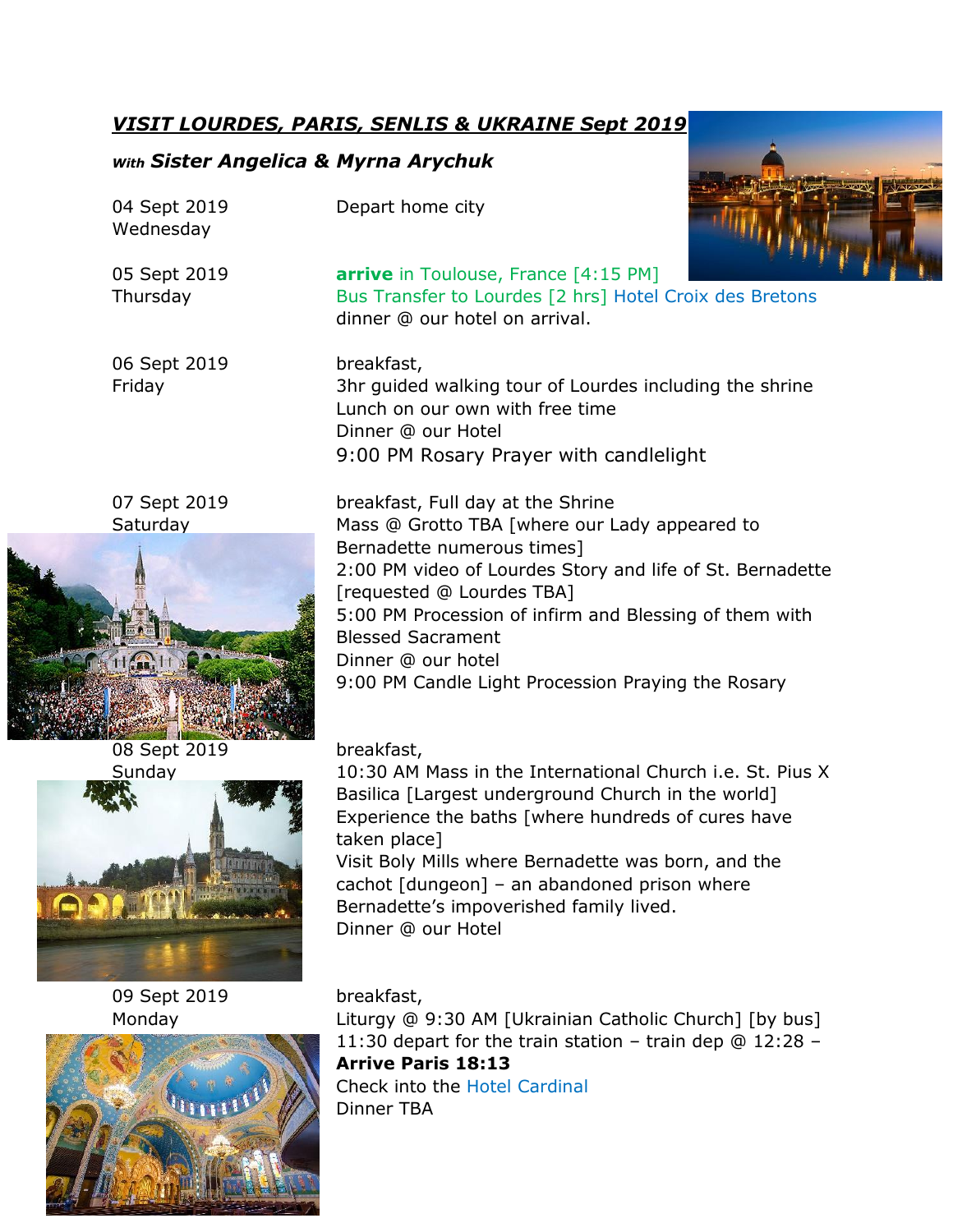

10 Sept 2019 breakfast, Tuesday City Tour

11 Sept 2019 breakfast,





12 Sept 2019 breakfast

13 Sept 2019 "breakfast" Friday Liturgy @TBA

Liturgy @ St Vladimirs Ukrainian Catholic Church [Bishop Borys Gudziak] TBA Afternoon free evening **Seine River cruise** & Dinner TBA

Wednesday Depart for Senlis [40 km from Paris] where Anna [daughter of Yaroslav the wise] Queen of France founded & built a Convent and Church.

> On 19 May 1051, Anna, the youngest daughter of Kyivan Rus "Prince Yaroslav the Wise", ascended to the French throne as the wife of King Henry I Capet in the Cathedral of Reims. As traditional days of Anna of Kyiv take place in Senlis, we visit the story of the earliest dynastic connection between France and Ukraine. "Anna's Father Yaroslav",

was nicknamed "the father-in- law of Europe"

-Yaroslav himself married Ingegerd Olfsdotter, the daughter of the Swedish King

-Yaroslav's sister Maria married the Polish Prince

- -son Illya married the sister of the Danish King
- -Son Sviatoslav married the Austrian Princess
- -Son Vsevolod married the daughter of the Byzantine emperor
- -Son Ihor married a German Princess
- -daughter Anastasia married the Hungarian King
- -daughter Elizabeth married the Norwegian King

-and daughter **Anna Married Henry I of France** On our return to Paris – free time to shop and/or enjoy the ambience of Paris! Dinner on our own.

Thursday TBA Depart for Lviv, Ukraine [flight via Warsaw to Lviv] Arrive @ 5:35 PM Check into the Astoria Hotel Dinner [TBA]

Unesco World Heritage Sightseeing Tour – free afternoon check the schedule for concert times @ the Opera House Dinner [TBA]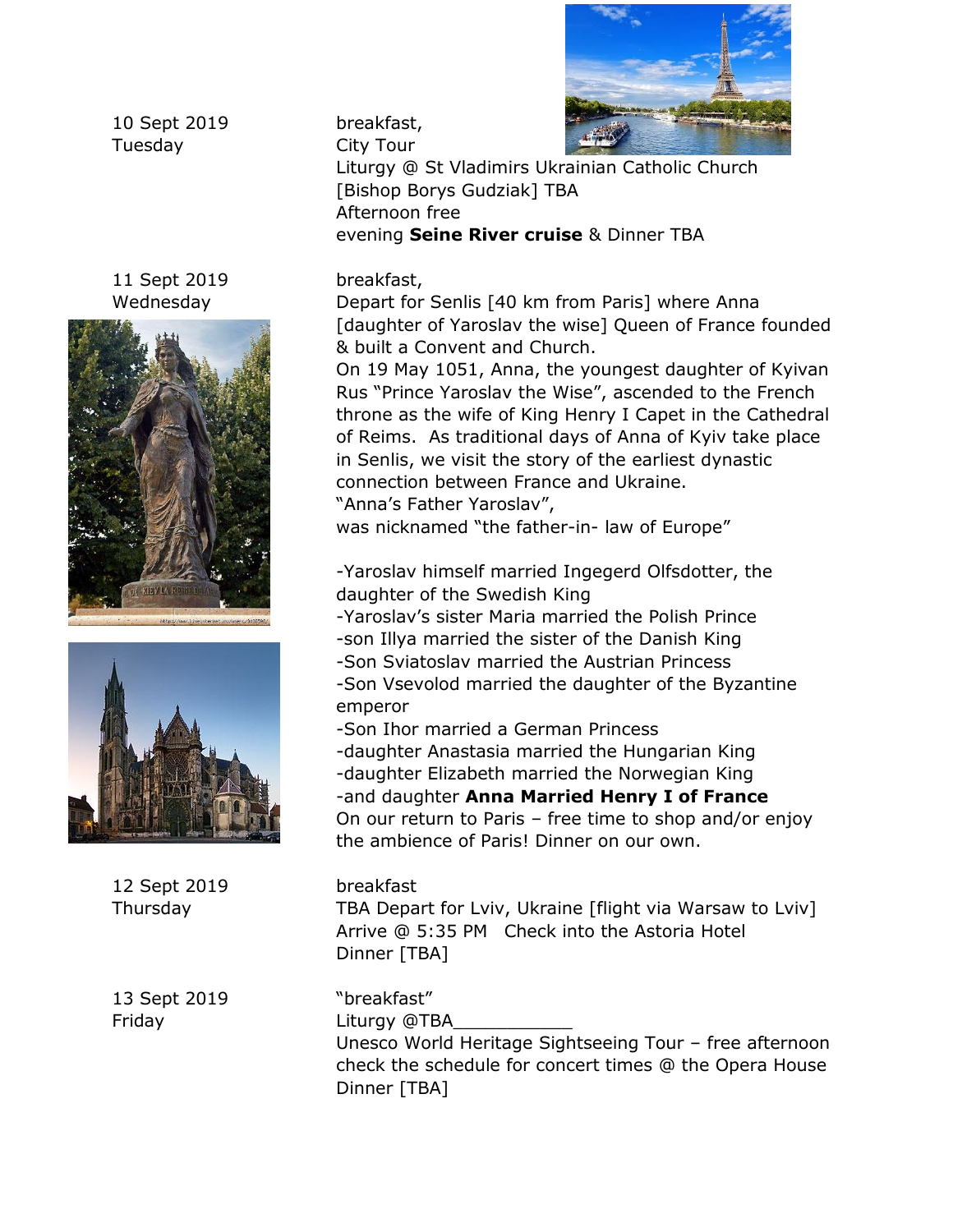14 Sept 2019 breakfast,



Saturday Depart for Ternopil [3 hour drive] Check in @ **"The Ternopil Hotel"**  Walking tour to see the sights  $[1 - 1 \frac{1}{2}$  hrs] Balance of the day Free – with a wonderful square to stroll in or shop. Ternopil is a City where many of us have relatives and/or friends. Those available for dinner can meet to dine @ the fabulous

"Old Mill" Restaurant [TBA]

## 15 Sept 2019 breakfast, depart for **Zarvanytsia** Sunday **"The Lourdes of Ukraine"**

A place where miracles are claimed to be almost a daily occurrence & approximately 100,000 pilgrims visit yearly. Liturgy Time TBA

Depart for Chernivtsi [TBA] Check into the **Hotel Bukovina** dinner TBA



16 Sept 2019 breakfast

Monday **Example 2** City tour and a visit to the Diaspora Museum & University Lunch on our own @ Kam'yanets-Podilskyi with excursion Dinner @\_\_\_\_\_\_\_\_\_\_\_\_\_

17 Sept 2019 breakfast Tuesday Depart Chernivtsi for Ivano Frankivsk stopping in Kolomyya to visit the Museums "late lunch/early dinner" [approx. 3:00 PM] [Private Home] TBA Check in to **"The Nadia Hotel"**

18 Sept 2019 breakfast



Wednesday Liturgy @ Father Mykhailo Ozorovych Hometown Church [TBA]

> Depart for Yaremche, visit the markets, waterfall and late lunch/early dinner in the mountains